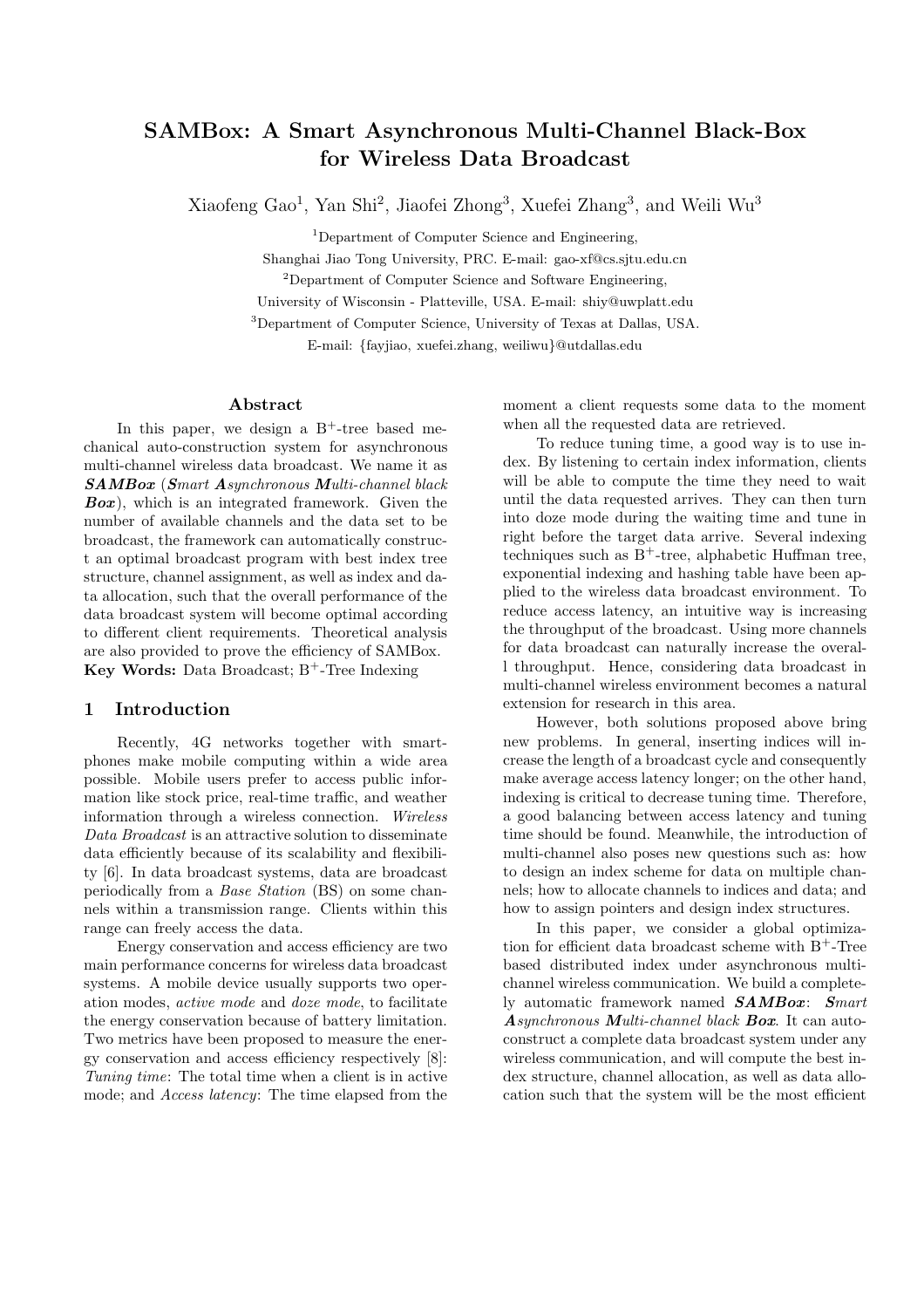broadcasting system to its clients.

The rest of the paper is organized as following: in Section 2 we introduce related works. In Section 3 we illustrate the system architecture for our design. In Section 4 we describe SAMBox construction with five processes. In Section 5 we discuss system performance theoretically. Finally, Section 6 gives a conclusion.

## 2 Related Work

Researches on wireless data broadcast mainly focus on data allocation and index designs. For data scheduling, Acharya et al. [1] proposed a "broadcast disk" scheme to group data by similar access probabilities. Vaidya et al. [16] optimized the average access latency under nonuniform data access distribution. Vlajic et al. [17] gave an optimized data broadcast scheme in systems of hierarchical cellular organization.

For indexing design, [10] presented a signature technique for information filtering. Imielinski et al. [7] proposed flexible index and hash-based index. They later customized distributed  $B^+$ -tree indexing [8]. Xu et al. presented an *exponential index* scheme in [20]. Chen et al. [5] and Shivakumar et al. [15] discussed how to construct an imbalanced index tree to minimize the average tuning time. Yao et al. [21] designed a hash function to facilitate skewed data access probabilities.

Multi-channel broadcast enables further reduction of access latency. Prahakara et al. [13] presented a air cache method to allocate data on multi-channels based on their popularity factors. Yee et al. [23] gave a near-optimal approximation to minimize the average access latency. Ardizzoni et al. [3] proposed dynamic programming to optimally allocate skewed data on multi-channels with flat broadcast per channel. Saxena et al. [14] developed an on-line broadcast scheduling scheme to handle the volatility of the data. Chen et al. [4] discussed disseminating time-constrained service data through multi-channel broadcast.

Various index techniques have been developed for multi-channel broadcast, including both index design and index allocation. There are two popular categories of index allocation. One is to interleave index with data on multiple channels. Examples include [2], [12], and [22]. Another is to separate channels as index channels and data channels, like [9], [18], and [19].

# 3 System Model

Let  $D$  denote the set of  $t$  data items to be broadcast in a program,  $D = \{d_1, d_2, \dots, d_t\}$ . For simplicity, we assume that the keys for D are consecutively increasing.  $P$  denotes the probability set for  $D$ , say, each  $p_i$  is the access frequency of  $d_i$ , and  $\sum_{i=1}^t p_i = 1$ . Let *bucket* denote the minimum logical unit in data transmission process. Each data item may have different sizes according to application constraints, and let  $s_i$  denote the size of  $d_i$  (measured by bucket), which can be intuitively viewed as the "length" of  $d_i$  on time axis. Each datum is recognized by their primary key.

A BS periodically broadcasts data set D on multichannels. To reduce tuning time, a  $B^+$ -tree Index scheme is involved in SAMBox. We use a tree  $T$  to index every datum by its primary key, and define  $k$  as the maximum number of branch for each intermediate node in this tree. A full  $B^+$ -tree should be a k-ary balanced tree. Let  $L$  be the depth of  $T$ . According to [22], we consider *depth-first* index layouts. Similar as the *distributed index* method in [8], T will be "cut" at the  $l^{th}$  level: nodes from level 1 to level  $l$  are *replicated part*, while others from level  $l + 1$  to level L are *non-replicated part*. We also append *control index* to replicated parts to connect every branch together.

Data and indices are partitioned onto different channels to avoid data interleaving and speed up data retrieval process. Let N denote the number of available channels for a BS, in which  $m$  channels are used for broadcasting index and  $n$  channels for data items.  $N = m + n$ . Let **C** denote the channel groups for data items,  $\mathbf{C} = \{C_1, C_2, \cdots, C_n\}$ , and **I** for indices,  $I = \{I_1, I_2, \cdots, I_m\}$ . Each  $C_i$  ( $I_i$ ) contains the data (indices) broadcast on the  $i^{th}$  data (index) channel.

## 3.1 System Architecture

SAMBox system only needs the data information D with access probability  $P$  and length  $S$ , and available channel number N. It will decide:

- (1) Which  $B^+$ -tree should be applied for index? At which level should it be cut to form a distributed index? (determine  $k$  and  $l$ );
- (2) How many channels should be used to broadcast indices and data? (determine  $m$  and  $n$ );
- $(3)$  How to allocate indices and data onto N channels? (determine data and index allocation).

Figure 1 illustrates the whole system architecture for our design with 11 elements, 5 of which will be discussed in this paper.



Figure 1: System Architecture for Data Broadcast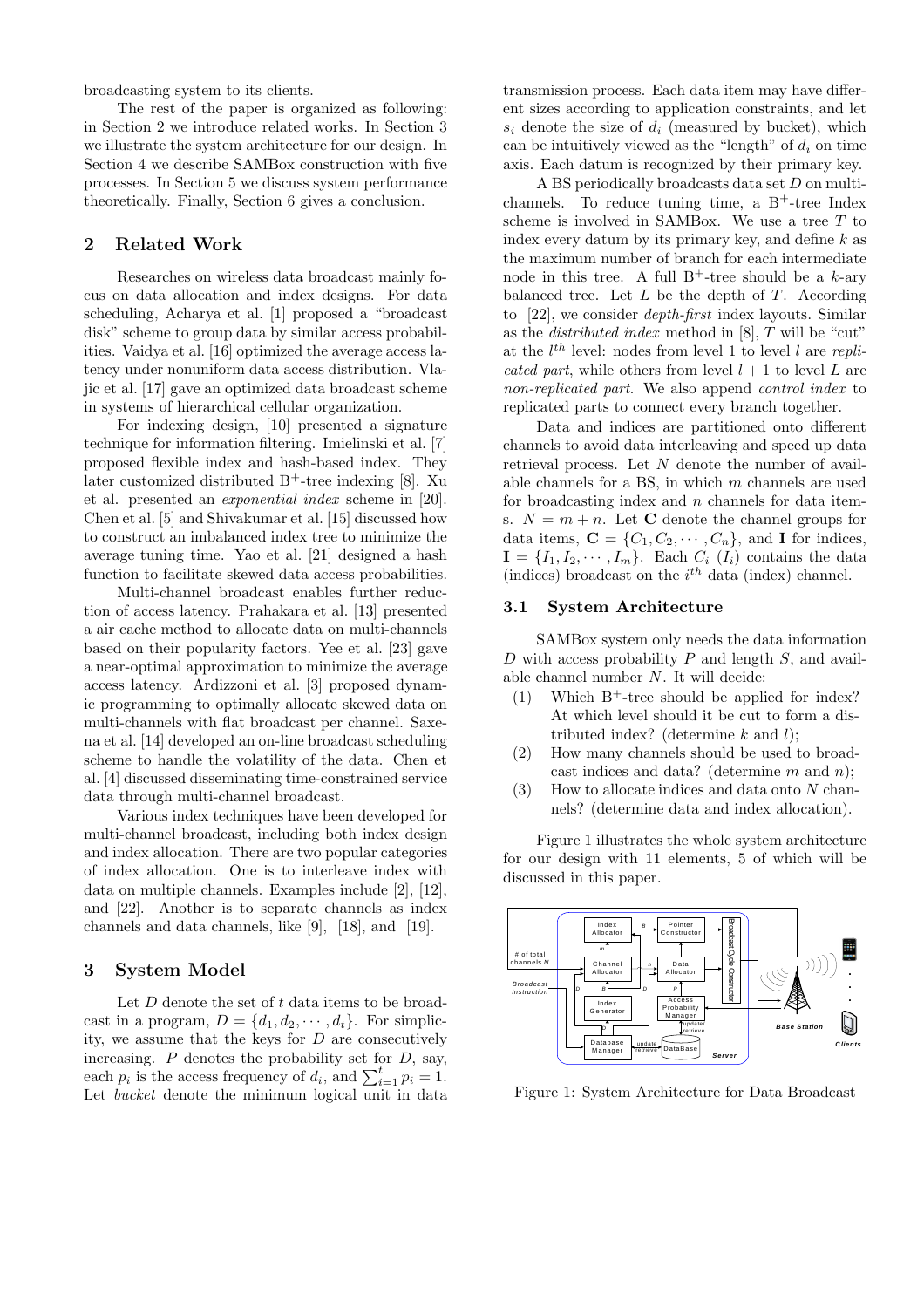The flow of SAMBox is shown as follows. First, the server collects the information of data group and available channels for broadcast. Here data are retrieved from local DBMS by a *Database Manager*. Each data item has different client access probability, which are generated by *Access Probability Manager*, using statistics of historical records from BS. Next, according to data information, *Index Generator* will generate an efficient  $k$ -ary  $B$ <sup>+</sup>-tree, and then generate a distributed index sequence cut at  $l^{th}$  level. After getting the length of index tree and data group, *Channel Allocator* will split N channels into two parts: index channels I of size m and data channels C of size n. After that, *Data Allocator* will assign D onto n channels with appropriate permutation. *Index allocator* will put the index group onto m channels. After each bucket has its fixed allocation, *Pointer Constructor* will generate values within each pointer figuring out the correct location it points. Finally, a *Broadcast Cycle Constructor* will merge index channels and data channels together, make a complete broadcast cycle and send it to BS. Data will continuously broadcast as radio waves, and clients can download their required data by accessing corresponding channels.

## 3.2 Bucket and Pointer Design

*Bucket* is the minimum logical unit for both indices and data. Each bucket should have a head segment and payload segment. The head segment contains the following information:

| $bucket\_type$  | data or index bucket flag.           |
|-----------------|--------------------------------------|
| bucket id       | id of this bucket.                   |
| $bucket\_sq$    | sequence number in a <i>bcycle</i> . |
| bucket length   | length of the bucket.                |
| bucket optional | auxiliary space for future usage.    |

Intuitively, the minimum logical unit is one index node, so we set the size of payload be the information stored in an index. If a bucket is a data bucket, then payload stores information of such datum, else if it is an index bucket, then the payload stores several pointers on index tree to depict locations of its children. The size of a bucket is the size of an index node. Note that a datum may be split into several buckets.

In traditional disk storage, an index contains several pointers, each of which points to the address of the target index/data item as its children. The pointer only consumes several bits to record the location of target. Different from that, in wireless data broadcast system, the "address" for an index (data item) is a "location" on the time axis. Thus, previous literature set this pointer as an OFFSET from current moment, which guides clients to tune out for offset time and tune in again at the moment when target data appears. In our

paper, a pointer should contain the following items for asynchronous multi-channel environment:

| $pointer\_key$    | for client to find search direction.        |
|-------------------|---------------------------------------------|
| $target\_id$      | id of the bucket pointed to.                |
| target channel    | channel id where the target resides.        |
| $target\_sq$      | target sequence number in a <i>bcycle</i> . |
| $target\_blength$ | length of the target channel.               |

Therefore, a pointer is a five-tuple containing all necessary information to find a bucket. A client can follow the pointer to find its requested data. Each index bucket contains several pointers, depending on the  $B^+$ -tree design. Figure 2 is an example bucket storing an index  $A$  in a 3-ary B<sup>+</sup>-tree.



Figure 2: An Index Bucket in a 3-ary  $B^+$ -Tree

# 4 System Design

# 4.1 Distributed  $B^+$ -Tree Index Generator

We adopt the main idea in  $[8]$  to generate a k-ary  $B^+$ -Tree cut at the  $l^{th}$  level, with a different pointer structure. Fig. 3 is an example with  $k = 3$  and  $l = 2$ . We denote each node as  $B_i^j$ , means the  $j^{th}$  index on the *i*<sup>th</sup> level of T. Nodes above *l* are the *replicated part*, named as *control index*, while nodes below l are the *non-replicated part*, named as *search index*. L is the height of  $T$ . Then we transform the index search tree into an index sequence with three steps:

(1) Cut T at the  $l^{th}$  level. On level  $l+1$ , there are at most  $k^{l}$  non-replicated subtrees, rooted at  $B_{l+1}^{1}$ ,  $B_{l+1}^2, \cdots, B_{l+1}^R$ , where R is the total number of nodes on the  $l + 1<sup>th</sup>$  level of T. We use  $\Delta_i$  to represent each subtree. For instance, in Fig. 3,  $\Delta_1$  is a subtree rooted at  $B_3^1$ , with three children  $B_4^1$ ,  $B_4^2$ , and  $B_4^3$ .

(2) Traverse T. Let  $\text{PATH}(B_i^j)$  be a path from root  $B_1^1$  to  $B_i^j$   $(\{B_1^1, \cdots, B_i^j\} \setminus \{B_i^j\})$ , and  $\text{LCA}(B_i^j, B_k^l)$ be the *least common ancestor* of  $B_i^j$  and  $B_k^l$ . Let  $V_i$ be a *distributed path* for  $\triangle_i$ . Then  $V_1 = \text{PATH}(B^1_{l+1}),$  $V_i = \text{PATH}(B_{l+1}^i) \text{PATH}(B_{l+1}^{i-1}) + \text{LCA}(B_{l+1}^i, B_{l+1}^{i-1}).$  E.g., in Fig. 3,  $V_4 = \{B_1^1, B_2^2\}$  for  $B_3^4$ . Next, we generate the distributed index sequence, denoted as B from  $B_1^1$ . We traverse each  $V_i$ , followed by a depth-first traversal of subtree  $\Delta_i$ , defined by DFT( $\Delta_i$ ). Thus,  $\mathbb{B} = \{V_1, \text{DFT}(\triangle_1), V_2, \text{DFT}(\triangle_2), \cdots, V_R, \text{DFT}(\triangle_R)\}.$ 

Fig. 4 is an example of B for index tree in Fig. 3. Here  $t = 81$ ,  $k = 3$ ,  $l = 2$ . There are totally 48 indices, 12 as control indices and 36 as search indices.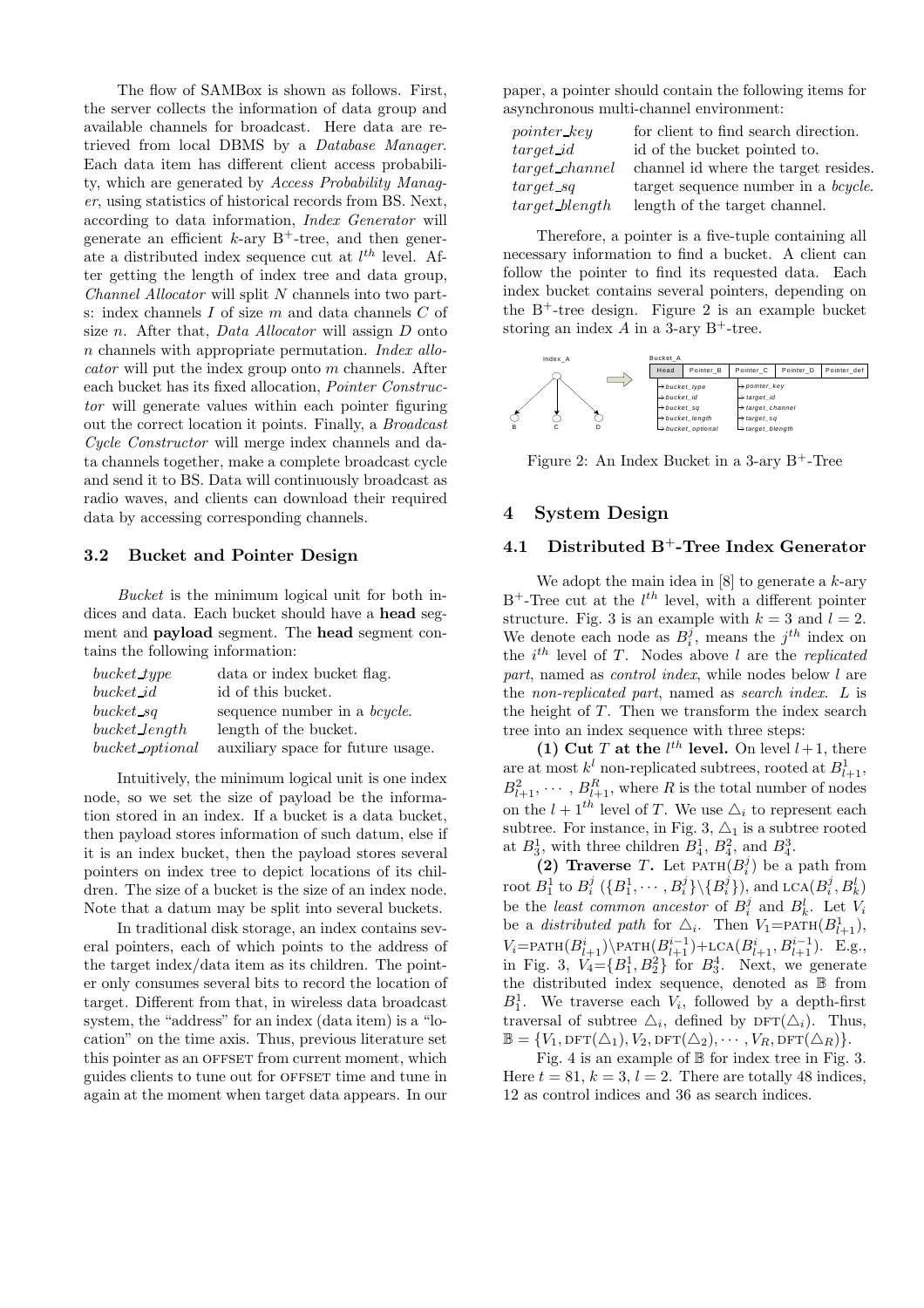

Figure 4: An Example of B with Control Tables

In Fig. 4 the number above each block is the sequence number. Block  $\Delta_i$  is a depth-first traverse for  $\Delta_i$ , illustrated in search index sequence.  $V_i$  is the distributed path for  $\triangle_i$ , represented as grey blocks. Since each control index appears k times, we use  $B_i^{j[1]}, \cdots, B_i^{j[k]}$ to represent each appearance of  $B_i^j$ .

(3) Append control tables. For each  $B_i^{j[x]}$ in  $V_g$ , Let  $\{B_1^{1[x_1]}, B_2^{j_2[x_2]}, \cdots, B_{i-1}^{j_{i-1}[x_{i-1}]}\}$  be the index sequence in PATH $(B_i^{j[x]})$ , where each  $x_r$  is the  $x_r^{th}$  appearance for  $B_r^{j_r}$  along  $\mathbb{B}$  (1 $\leq x_i \leq k$ ). Let  $\text{MAX}(B_i^j)$ denote the maximum key value of data items indexed by  $B_i^j$ , and similarly we can define  $\text{MAX}(\triangle_g)$ . Then  $B_i^{j[x]}$  has a control table as follows:

| ← $1^{st}$ entry          |
|---------------------------|
| $\leftarrow 2^{rd}$ entry |
|                           |
| $\leftarrow r^{th}$ entry |
|                           |
| $\leftarrow i^{th}$ entry |
|                           |

Each entry gives faster direction for clients to find datum which does not belong to current branch. For more explanation please refer [8]. After finishing index generation, we need to set up each bucket head. For index  $B_i^{j[x]} \in \mathbb{B}$ , we can set every exponent except bucket  $sq$  (we will assign it after index allocation).

## 4.2 Global Optimal Channel Allocator

If we have  $N$  available channels, to avoid interleaving of data and indices, we divide  $N$  into  $m$  index channels and n data channels. Clients first access index channels to find the direction of required datum, and then access data channel to download data. Here we face a contradiction: if we assign more channels for indices, then access latency for index searching will reduce, while the access latency for data downloading will increase. To find a good balance, we need a global optimization method to determine  $m$  and  $n$ . Based on our observation, we find that there are three parameters affecting the performance of the data broadcast system: the  $k$ -ary structure of the index tree  $k$ , the cut level of the distributed index scheme  $l$  and the number of index channels m. Thus we define a client-oriented objective function for our optimization as

$$
F(k, l, m) = a \cdot E(AL) + b \cdot E(TT)
$$
 (1)

where  $a$  and  $b$  can be adjusted by system users, and  $E(AL)$  and  $E(TT)$  are the average expected access latency and tuning time.  $F$  is a function of  $k, l$ , and  $m$ . By computing minimum  $F$  we can find the corresponding  $(k, l, m)$  tuple as the optimal solution (We will explain the calculation in Sec. 5). Thus we can setup  $m$  and  $n$  accordingly.

## 4.3 Dynamic Weight Data Allocator

We design an algorithm named *Dynamic Weight-Schedule*, using similar idea as [9]. The main difference is we use a dynamic threshold other than  $1/n$  to guarantee accuracy after each iteration. The detailed description is shown in Alg. 1.

In Alg. 1,  $C_1$  contains minimum number of data items, with highest access probability, while  $C_n$  contains maximum number of data items, with lowest ac-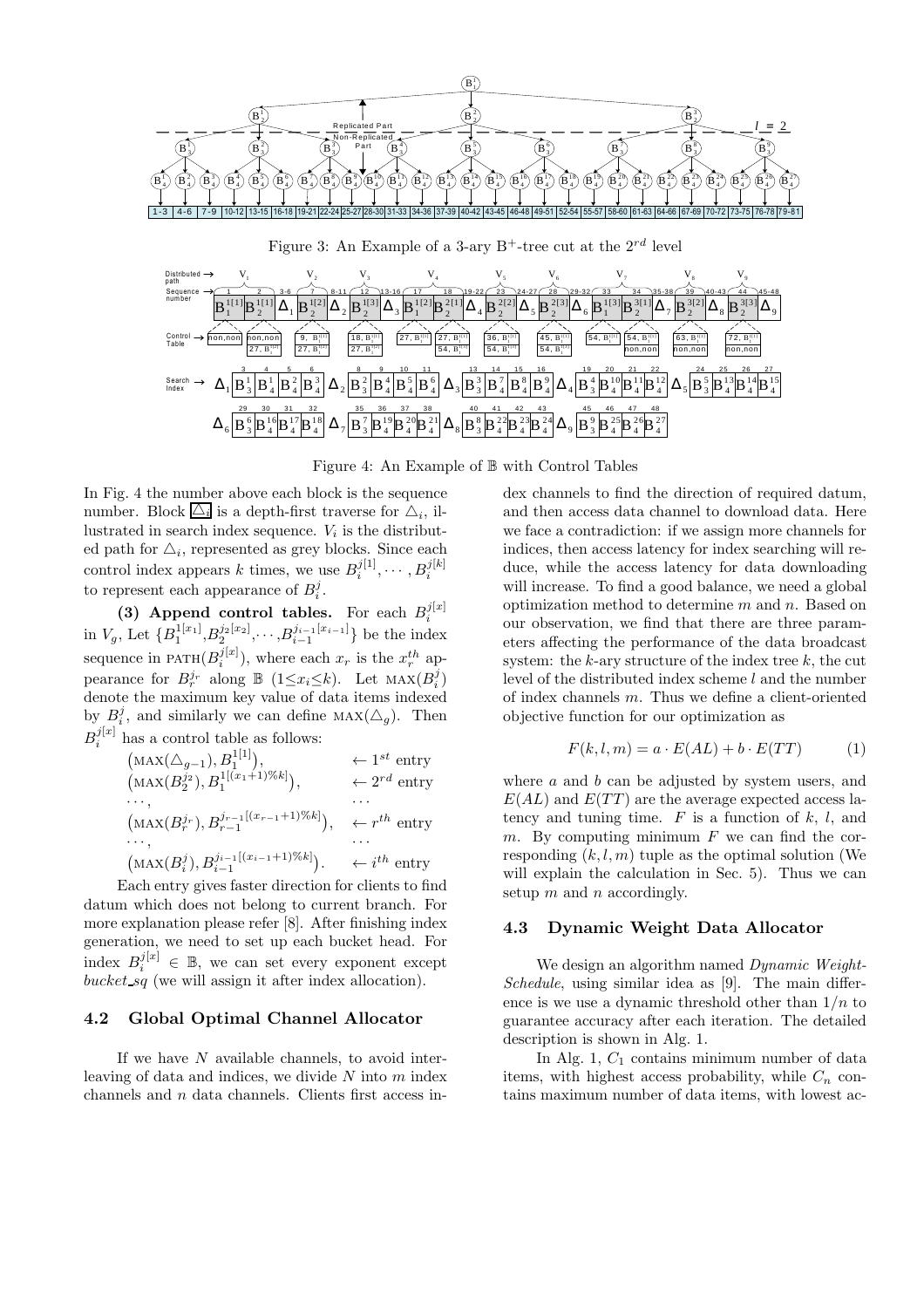#### Algorithm 1 Dynamic Weight-Schedule

Input:  $D, P, C$ ; **Output:** Data Permutation for each  $C_i \in \mathbb{C}$ . 1: Sort  $d_i$  ∈ *D* by  $\frac{p_i}{s_i}$  in descending order. Reorder *D* as  $D = \{d'_1, d'_2, \cdots, d'_t\}.$ 2: Set  $ave=0, j=1, p=1, three=\frac{1}{n}, C_i=\emptyset, i\in [1, n].$ 3: for  $i = 1$  to t do 4: if  $ave \leq three$  then<br>5:  $ave = ave + n'$ : 5:  $\qquad \qquad ave=ave+p'_i;\, C_j=C_j\cup\{d'_i\};$ 6: else 7:  $p-=ave; \, ave=0; \, three=\frac{p}{n-j}; \, j++, \, i--;$ 8: end if 9: end for

cess probability. Thus the higher the access probability is, the more times this data item can be repeated within a certain time. Let *bcast* denote the broadcast sequence of one round of data on  $C_i$ . After data allocation, we can set up head for each data bucket.

## 4.4 Wrap-Around Index Allocator

After getting B, an *Index Allocator* allocate the index buckets onto  $m$  index channels. It equally splits  $\mathbb B$  into m parts, and separately allocates each part onto one channel based on McNaughton's wrap-around rule [11], which is proven to be an optimal solution for scheduling problem. This algorithm is described in Alg. 2, in which ave is the average length of each  $I_i$ . We also set *bucket sq* value for each index bucket.

| <b>Algorithm 2</b> McNaughton's Wrap-Around Method                                          |
|---------------------------------------------------------------------------------------------|
| Input: $\mathbb{B}$ , I;                                                                    |
| <b>Output:</b> Index Permutation for each $I_i \in I$ .                                     |
| 1: Set $ave = \left[\frac{\mathbb{B}}{m}\right], I_i = \emptyset, \forall 1 \leq i \leq n.$ |
| 2. for $i=1$ to m do                                                                        |
| for $i = 1$ to ave do<br>3:                                                                 |
| $x = (i - 1) \times ave + j; I_i = I_i \cup \{B_x\};$<br>4:                                 |
| $B_r.buckets_sq = i;$                                                                       |
| end for<br>5:                                                                               |
| $6:$ end for                                                                                |
|                                                                                             |

Alg. 2 is simple and yet can reduce the access latency dramatically by  $\frac{1}{m}$ . We also need to assign value for pointers inside each index after index allocation.

# 4.5 Broadcast Cycle Generator

Since data can only be updated between successive broadcasts, we need to adjust the length of data on each channel such that all channels for one program have the same length. Similar as [19], we use *least common multiple* (LCM) among all channels as

the common length for each  $C_i$ . Data on  $C_i$  will repeat corresponding times due to this length. We name this length as *bcycle*. Define function  $LCM(\cdot)$ the LCM of all inputs. Now, we have that  $bcycle =$  $LCM(|C_1|, \dots, |C_n|, \lceil |B|/m \rceil)$ . For asynchronous environment, LCM is used as a *global cut* for consistency.

## 5 Performance Analysis

#### 5.1 Evaluation for Access Latency

Let us first consider the access latency for one index channel and n data channels  $(C_1, \dots, C_n)$ . All indices on the index channel can be divided into  $\mathbb{B}_1, \cdots, \mathbb{B}_R$  blocks, where  $\mathbb{B}_i = \{V_i, \text{DFT}(\triangle_i)\},\$  for  $1 \leq i \leq R$ . We denote  $P_1, \cdots, P_R$  as their access probabilities. The access probability of one block can be computed by summing the access frequencies of all data its leaf index nodes point to, that is,  $P_i = \sum_{j \in \mathbb{B}_i} p_j, i = 1, \cdots, R$ . Let v be the average length of  $V_i$ ; u the average length of  $\mathbb{B}_i$ ,  $u = |\mathbb{B}|/R$ . The length of each  $C_i$  is denoted as  $|C_i|, j = 1, \cdots, n$ .

Access latency consists of two parts: waiting time to find the index pointer to the data, and the time used to locate the data and download it. We use  $E_I(AL)$ and  $E_D(AL)$  to represent their means respectively.

**Lemma 1.** The average index access latency is  

$$
E_I(AL) = \sum_{i=1}^{R} \left( \sum_{w=1}^{R-1} \left( wu + \frac{v}{2} \right) \cdot P_{(i+w)\%R} \cdot \frac{1}{R} + \frac{v}{2} \cdot P_i \right).
$$

*Proof.* Consider a client that first tunes in the index channel at block  $\mathbb{B}_i$ . It then waits w blocks (not including  $\mathbb{B}_i$ ) to eventually reach the index containing the pointer to the datum it requires at  $\mathbb{B}_{i+w}$ . Fig. 5 is an example to illustrate the whole process.

$$
\hspace{-0.5cm} \textbf{I} \underbrace{\begin{array}{c} \textbf{B}_{1} \\ \hline \textbf{V}_{1} \end{array} \begin{array}{c} \textbf{B}_{2} \\ \hline \textbf{V}_{2} \end{array}}_{\textbf{I} \text{ under } \mathbf{B}_{2}} \dots \dots \underbrace{\begin{array}{c} \textbf{B}_{i} \\ \hline \textbf{V}_{i} \end{array} \begin{array}{c} \textbf{B}_{i+1} \\ \hline \textbf{V}_{i+1} \end{array} \begin{array}{c} \textbf{B}_{i+1} \\ \hline \textbf{V}_{i+1} \end{array} \begin{array}{c} \textbf{B}_{i+\textbf{w}-1} \\ \hline \textbf{V}_{i+w-1} \end{array} \begin{array}{c} \textbf{B}_{i+\textbf{w}} \\ \hline \textbf{V}_{i+w} \end{array} \begin{array}{c} \textbf{B}_{i+\textbf{w}} \\ \hline \textbf{V}_{i+w} \end{array}}
$$

Figure 5: An Example for a Client's Activity

When  $w \geq 1$ , this period can be divided into three phases: 1) the client tunes in block  $\mathbb{B}_i$ , taking an average of  $u/2$ ; 2) it waits through  $(w - 1)$  complete blocks, taking  $(w - 1)u$ ; and 3) it finds the pointer to the datum, which only exists in  $\triangle$ , so the average waiting is  $v + (u - v)/2$ . The mean of this period is:

$$
E_I(AL|_{b=i,d=w}) = \frac{u}{2} + (w-1)u + (v + \frac{u-v}{2}) = wu + \frac{v}{2}
$$

 $w = 0$  is possible only when the client tunes in during the broadcast of  $V_i$ , and the data pointer is right in the following  $\Delta_i$ . In such a case, this period has only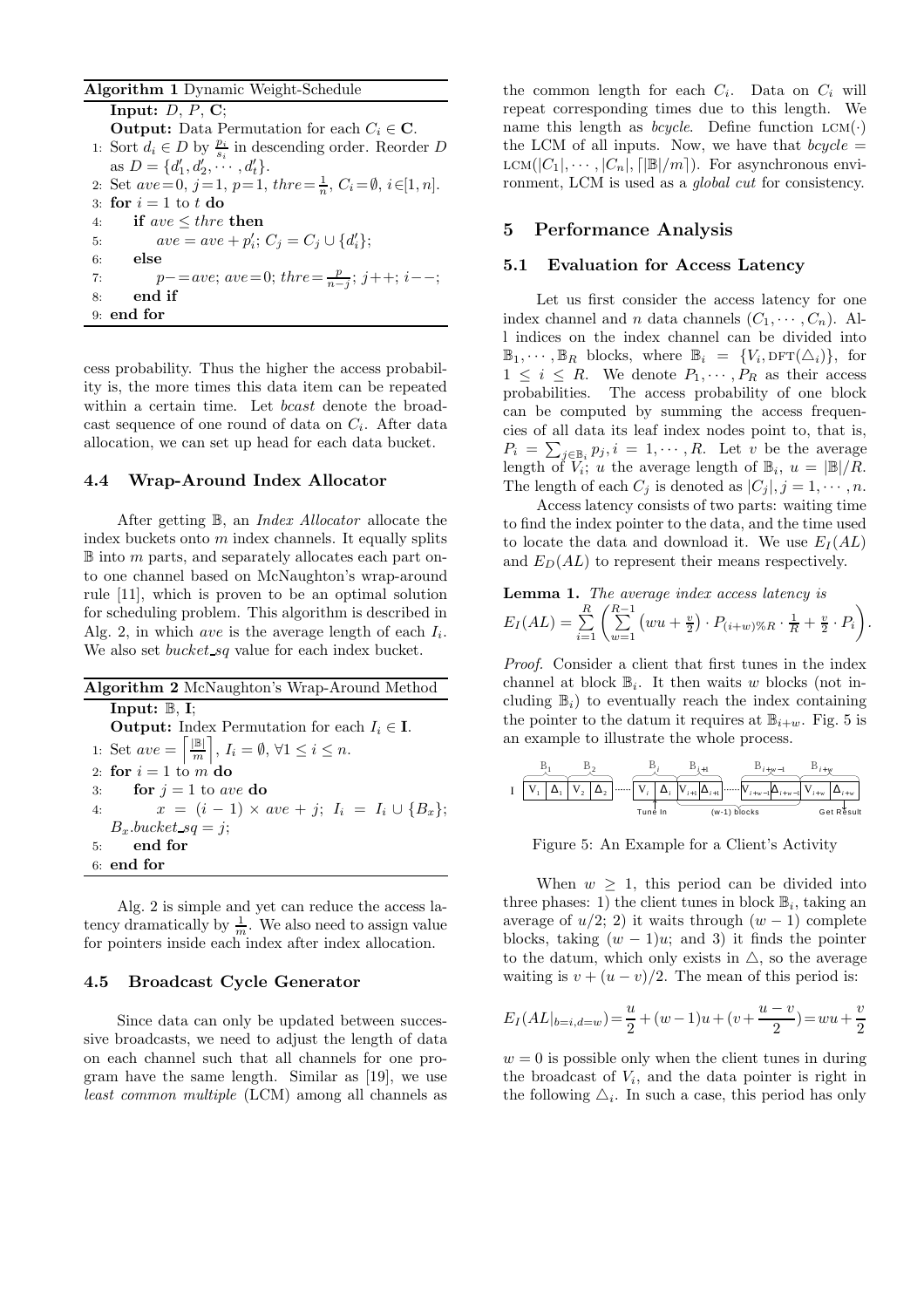phases 1) and 3), and its mean becomes:

$$
E_I(AL|_{b=i,d=0}) = \frac{v}{2} + \frac{u-v}{2} = \frac{u}{2}
$$

Based on the above two equations and law of total expectation, we can derive the average access latency for finding the pointer to the requested datum as:

$$
E_I(AL) = \sum_{i=1}^{R} \sum_{w=0}^{R-1} E(AL|_{b=i,d=w}) \cdot P(b=i, d=w)
$$
  
= 
$$
\sum_{i=1}^{R} \left( \sum_{w=1}^{R-1} E(AL|b=i, d=w) P(b=i, d=w)
$$
  
+
$$
E(AL|b=i, d=0) P(b=i, d=0)
$$
  
= 
$$
\sum_{i=1}^{R} \left( \sum_{w=1}^{R-1} \left( wu + \frac{v}{2} \right) P_{(i+w)\%R} \frac{1}{R} + \frac{v}{2} P_i \right) \square
$$

Lemma 2. *If data are broadcast on* n *channels, then the average data access latency*

$$
E_D(AL) = \sum_{j=1}^n \sum_{i \in C_j} \left( \frac{|C_j|}{2} + s_i \right) \cdot p_i.
$$

*Proof.* After a client finds the pointer to the datum  $d_i$ required, it will hop to the corresponding data channel  $C_i$ , wait for  $d_i$  to come and download it. The average waiting time is  $|C_j|/2$ , and the downloading time is  $s_i$ . Hence, according to the law of total expectation, we have the above conclusion.  $\Box$ 

In Lemma 1, we consider one time unit as the time needed to broadcast one index, while in Lemma 2 we consider one time unit as the time needed to broadcast a datum whose  $s_i = 1$ . However, these two sizes are not equivalent. The size of an index is decided by the size of head and the number of pointers in it. A pointer contains five elements in our design, which takes around 0.1KB. A head also contains five elements, so we can set its size the same as a pointer. Thus, totally an index takes  $(k+2)/10$  KB. On the other hand, the size of a datum  $(s_i)$  is usually measured by KB. Therefore, we have  $E(AL) = (k+2)/10 \cdot E_I(AL) + E_D(AL)$ .

If there are m index channels, the number of blocks  $w$  a client needs to wait after tuning in can be reduced to  $\frac{R}{m}$ . Then we have Theorem 1.

**Theorem 1.** Average access latency for SAMBox is\n
$$
\sum_{i=1}^{R} \left( \sum_{w=1}^{\lceil \frac{R}{m} \rceil - 1} \left( wu + \frac{v}{2} \right)^{\frac{P(i+w)\%R}{R}} + \frac{vP_i}{2} \right) + \sum_{j=1}^{R} \sum_{i \in C_j} \left( \frac{|C_j|}{2} + s_i \right) p_i.
$$

# 5.2 Evaluation for Tuning Time

Theorem 2. *The average tuning time for SAMBox is*  $\frac{k+2}{10} \big( \sum_{i=1}^R \frac{u+|\triangle_i|}{|\mathbb{B}|} + L - \frac{l}{2} + 1 \big) + 1 + \sum_{i=1}^t s_i p_i$ 

*Proof.* The tuning time for one data retrieval includes: 1. Client tunes in an index channel with 1 unit time.

- 2. If the first visited index is not a control index, the client may need to hop twice to find the right starting index. This has a probability of  $\sum_{i=1}^R |\triangle_i|/|\mathbb{B}|$ . Thus totally it takes 2.  $\sum_{i=1}^{R} |\triangle_i|/|\mathbb{B}|$ . If the first visited index is a control index, then the client only needs to hop one time, which takes  $1 \cdot \sum_{i=1}^{R} (u - |\Delta_i|)/|\mathbb{B}|$ .
- 3. Then, the client searches for the pointer to the datum on index channels. The average number of visited index buckets here is  $\frac{l}{2} + (L - l) = L - \frac{l}{2}$ .
- 4. The client tunes in the target data channel.
- 5. The client downloads the datum with average downloading time  $\sum_{i=1}^{t} s_i p_i$ .

To summarize, we can get the average tuning time

$$
E(TT) = \frac{k+2}{10} \left( \sum_{i=1}^{R} \frac{u + |\Delta_i|}{|\mathbb{B}|} + L - \frac{l}{2} \right) + \frac{k+12}{10} + \sum_{i=1}^{t} s_i p_i \cdot \square
$$

# 5.3 Global Optimization

To minimize  $F(k, l, m)$ , we need to find the best  $(k, l, m)$  tuple. There are several existing algorithms, such as powell method, genetic algorithm or simulated annealing. In our system, we notice that the total number of possible  $(k, l)$  pairs is limited given a data set. Since the number of pointers at the bottom level of an index tree should equal to the size of data, the scale of  $k$  should be bounded by  $t$ . Assume an index tree has at least three levels. Since any internal node of an  $B^+$ -tree should have at least two children, k is bounded as  $2 \leq k \leq \sqrt[3]{t}$ . The cut level l is bounded between 1 and  $L - 1$ , and L is decided by t and k. Thus, we can get the total number of possible  $(k, l)$ pairs once the data set is decided. In such a case, using enumeration to find the optimal  $(k, l, m)$  should be more time-efficient than most of the optimization algorithms. Table 6 is a sample optimization result of  $(k, l, m)$  given 10 data sets of sizes 1,000 to 7,000, and available channels from 6 to 30. Server can setup the system parameter according to this table.

# 6 Conclusion

In this paper, we design an efficient automatic system named SAMBox: S*mart* A*synchronous* M*ulti-channel black* Box for wireless data broadcast. A server only needs to setup some parameters, input the data sets and the available channel numbers, then SAMBox will automatically generate a distributed index sequence and allocate data items and index sequences onto available channels to guarantee the best performance. We also provide theoretical analysis.